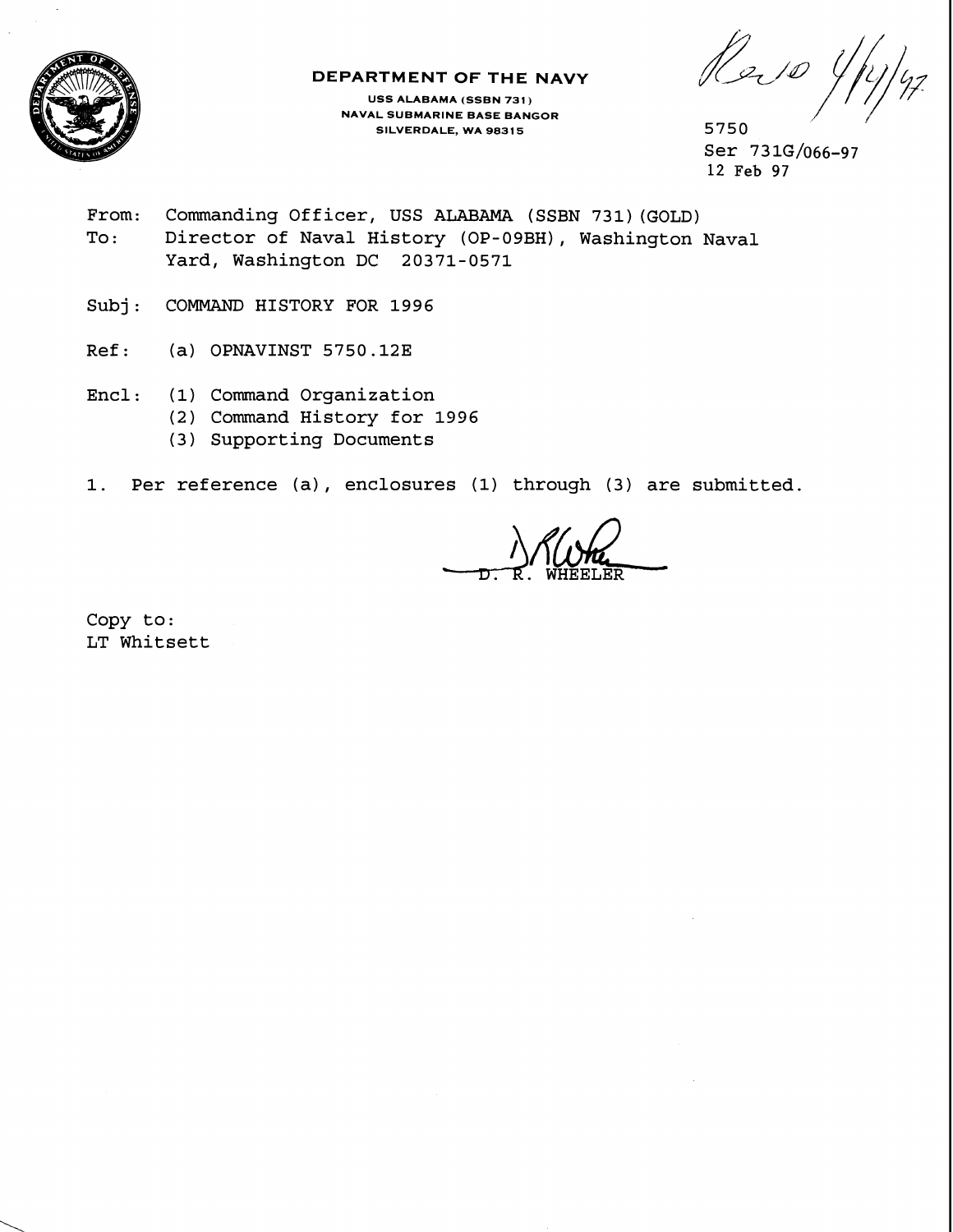

HOMEPORT: BANGOR, WASHINGTON

IMMEDIATE SUPERIOR IN COMMAND: COMSUBRON 17

MISSION: TO CONDUCT SUBMERGED UNDETECTED PATROLS MAINTAINING THE SHIP IN THE HIGHEST STATE OF READINESS IN ORDER TO LAUNCH STRATEGIC MISSILES FOR THE PURPOSE OF DETERRENCE AND/OR RETALIATION.